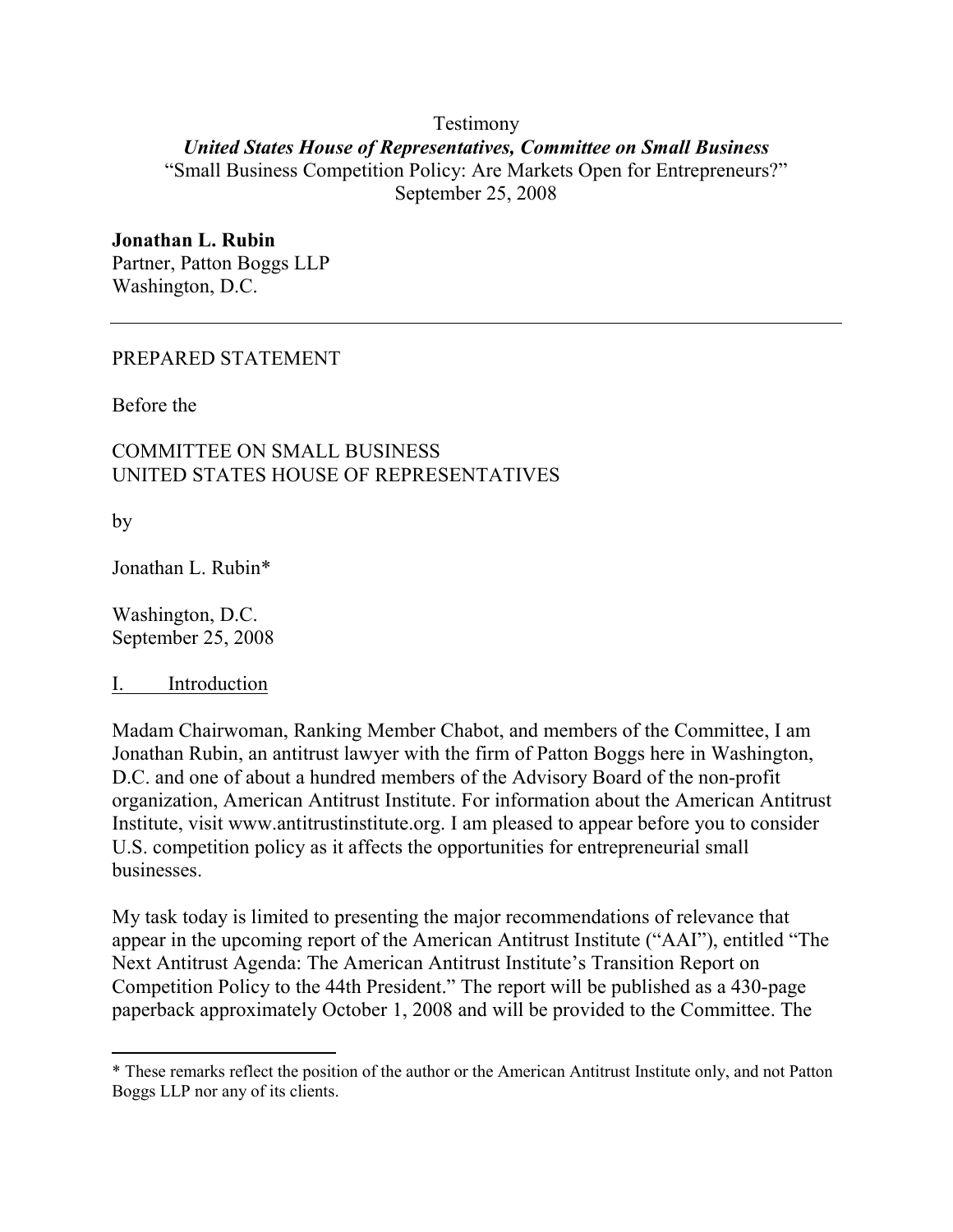AAI Transition Report sets forth a series of antitrust and competition policy recommendations for consideration by the next administration.

The antitrust laws are among America's greatest contributions to the field of political economy. The AAI is made up of a diverse and bipartisan group of antitrust practitioners, academics, former government officials, and interested citizens and businesses, folks that work in, write about, and follow antitrust. I can assure you that they are almost never in complete agreement on a particular issue, but that they share a conviction that government ought to promote competition and free markets, and that the nation's antitrust laws can and do precisely that, if they are aggressively and creatively employed.

I am honored to have been asked by the AAI to appear before you today to discuss the AAI Transition Report and those of its recommendations that are most vital for opening markets for entrepreneurs and to the nation's community of small businesses, what Chairwoman Velazquez has called, "the lifeblood of the American economy."<sup>1</sup>

# II. A Centrist View of Competition

Believing in competitive free markets is one thing, but the facts on the ground may be very different.

Two opposing forces constantly pull on the economy. On one side is the urge by government to control the private sector through regulation. On the other side is the strong belief that free markets and laissez faire policies foster efficient economic growth and protect the private sector from counterproductive governmental control.

Neither path provides a complete policy prescription.

Over-regulation protects inefficient competitors and operates as a drag on the economy.

Complete laissez faire risks a lawless jungle operating without regard for justice.

Antitrust occupies the middle ground between these polar possibilities, and frequently offers nuanced instruments with which to steer markets back to an even keel when market failures occur. It is in this middle ground that opportunities for small business are often created—or destroyed.

 $\overline{a}$ <sup>1</sup> Statement of the Hon. Nydia M. Velazquez, Chairwoman, United States House of Repetitives, Committee on Small Business, Full Committee Hearing: "The Role of Small Businesses in Stimulating the Economy," (April 24, 2008).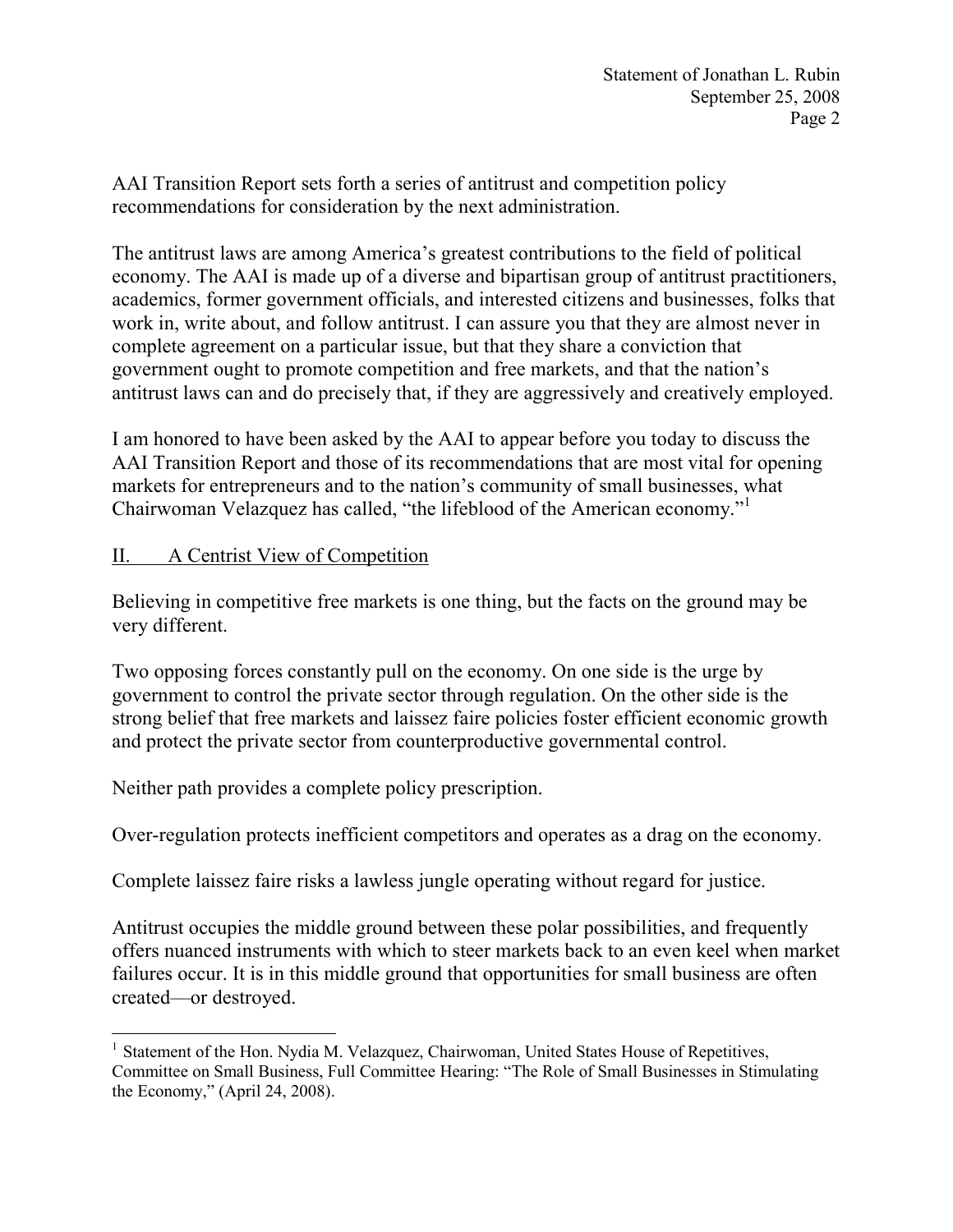Statement of Jonathan L. Rubin September 25, 2008 Page 3

As the equilibrating force between over-regulation and blind faith in an unregulated freemarket, antitrust is most effective when evenhandedly applied. It functions best as a lighter, case-by-case form of market regulation that is neither too tolerant of anticompetitive restraints nor too burdensome on productive commercial activity.

## III. A Competition Manifesto for Small Business

This inherent need for balance in antitrust is reflected in the positions advocated in the AAI Transition Report. The report embarks from an introductory "Manifesto for Competition," the most important precepts of which for maintaining the openness of markets for entrepreneurs are that

- ⋅ Competition promotes allocative efficiency by driving prices toward the cost of production;
- ⋅ Competition on the merits—free of anticompetitive impediments—creates opportunities for entrepreneurs to enter markets and promotes selfdetermination for all Americans;
- ⋅ Competitive markets allow for and encourage the rapid introduction of innovation into the stream of commerce;
- ⋅ Competition gives consumers choice and variety and increased control over their day-to-day lives; and,
- Competition yields even greater consumer benefits when markets are served by more than a few large oligopolists, but also include numerous small businesses.

Many kinds of anticompetitive conduct proscribed by the antitrust laws foreclose opportunities for would-be entrepreneurs with meritorious products, services or innovations. The preservation of our nation as "the land of opportunity" is and should continue to be, therefore, an important foundational goal of antitrust.

## IV. The Report's Organization and Recommendations

The AAI Transition Report consists of three main sections. The first section discusses the topics of cartels, monopoly, buyer power, mergers, institutions, and private litigation.

The second part deals with four specific sectors of the economy in greater depth—media, food and agriculture, health care, and energy.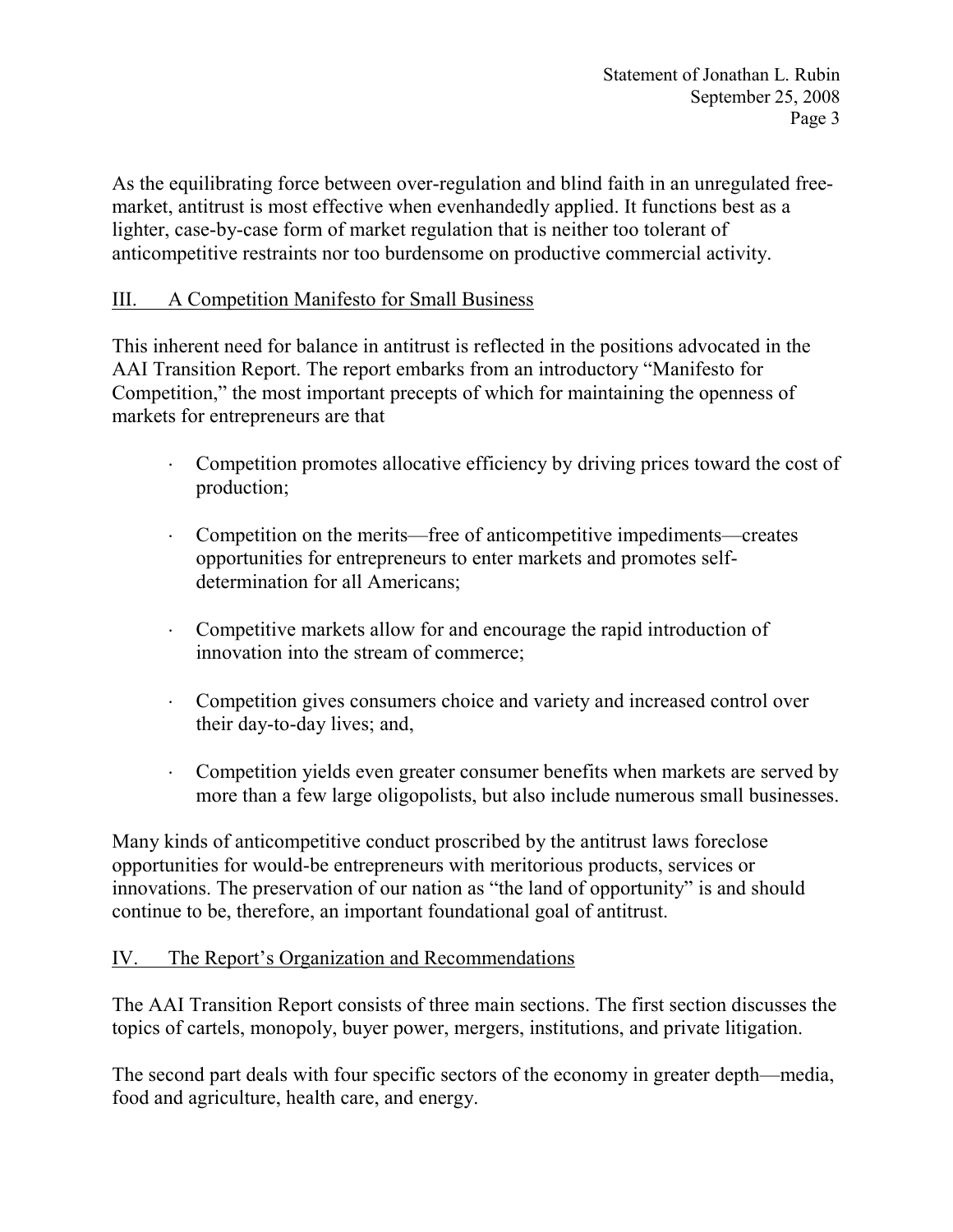The last part summarizes the report's 127 major recommendations.

The AAI recommendations bearing most on the prospects for open markets for entrepreneurs are these:

- 1. The enforcement agencies and courts should adopt a more aggressive posture against exclusionary conduct by dominant firms and employ and revitalize the anti-monopolization provision of Section 2 of the Sherman Act;
- 2. Antitrust analysis should recognize the real conditions in commercial markets by accounting for the economic effects of oligopoly, dominant firm exclusionary strategies, informational asymmetries, consumer lock-in, and impediments to competitive after-markets;
- 3. The scope for dominant firms with control over essential inputs to refuse to deal with their rivals should be limited according to the sound antitrust principles embodied in Section 2 jurisprudence and an appropriately limited but nonetheless viable essential facilities doctrine;
- 4. Abandon the intellectually bankrupt cost-based tests for antitrust liability for such exclusionary strategies by dominant firms as bundling and loyalty discounting, which make it difficult or impossible for single-line sellers to compete with multiline sellers, or smaller capacity sellers to compete with larger capacity rivals;
- 5. Sharpen the analysis of exclusive agreements by dominant firms that block access by small businesses to territories or supply chains; and,
- 6. Recognize the concept of vertical market power, and that
	- a. Resale price maintenance (RPM) should revert to be unlawful per se, or a structured rule of reason procedure should be employed that recognizes that intrabrand vertical restraints, exclusive dealing, and RPM, are frequently anticompetitive;
	- b. Vertical buyer power can be exerted up the chain of distribution to manufacturers (as was the case in  $FTC$  v. Toys-R-Us); and
	- c. Vertical seller power can be exerted down the chain of distribution (as occurred in Dentsply, Inc.).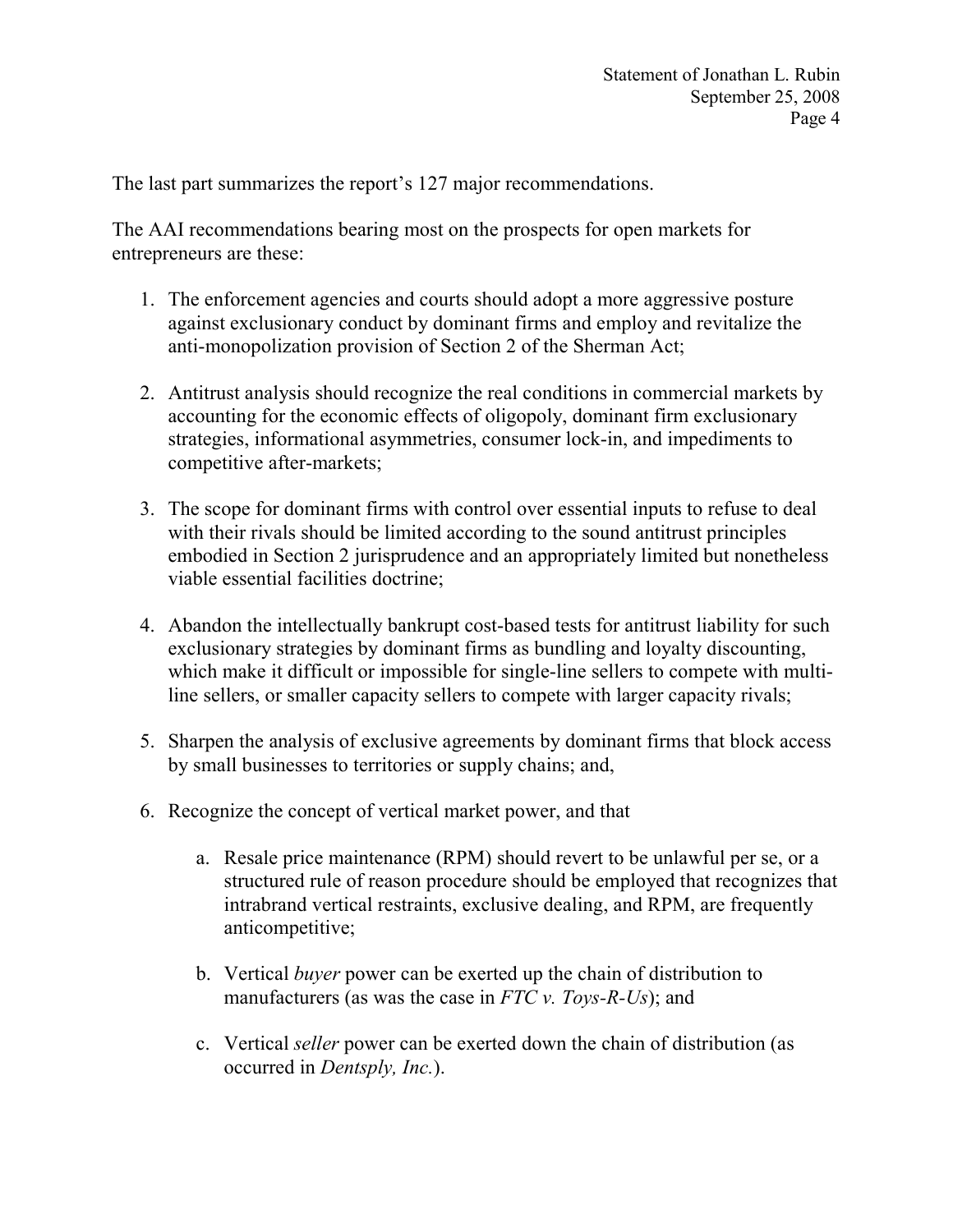Scrutiny of RPM and buyer market power—what the report calls "the new kid on the block"—are especially relevant issues for retail businesses.

One unique contribution of the AAI report of special importance to small and middle size businesses is its emphasis on vertical relationships in which dominant firm market power is projected up or down the chain of distribution.

Rejecting the current mantra that only interbrand competition is worthy of antitrust attention, the AAI believes that in multi-stage distribution chains competition on any level of distribution warrants antitrust protection.

## V. The Debate over Section 2

I will conclude with a brief summary of the perspectives of the AAI report on the current issues regarding Section 2 and single-firm conduct.

As a general matter, the AAI applauds and encourages deregulation in industries in which ill-advised and overly intrusive regulatory structures are less efficient than an unregulated free market.

As direct economic regulation is replaced by aspirationally competitive markets, however, antitrust should fill the resulting void, and not be constrained by vestigial immunities and doctrines left over from prior regulated regimes.

Thus, legacy monopolists operating in newly deregulated sectors generally should be subject to monopolization law. In the wake of deregulation, however, the Department of Justice has been stepping down its enforcement of Section 2 and monopolization cases (having brought none in this century) and stepping up its advocacy for a narrower role for Section  $2<sup>2</sup>$  An attitude that emanates from many quarters these days is that monopoly, far from being an evil, should be defended as the mother of invention and the motivator of risk-taking and hard work. This conflates the concepts of harmful durable monopoly, which locks up markets and stifles entry, with temporary *quasi*-monopoly, which motivates firms with temporary monopoly rewards for being innovative or first-tomarket, until the natural course of competition brings in rivals and prices are again driven toward competitive levels.

l <sup>2</sup> See U.S. Department of Justice, "Competition and Monopoly: Single-Firm Conduct Under Section 2 of the Sherman Act," (September, 2008), available at: http://www.usdoj.gov/atr/public/reports/236681.pdf. See also Statement of Commissioners Harbour, Leibowitz, and Rosch on the Issuance of the Section 2 Report by the Department of Justice (September 8, 2008), available at: http://www.ftc.gov/opa/2008/09/section2.shtm.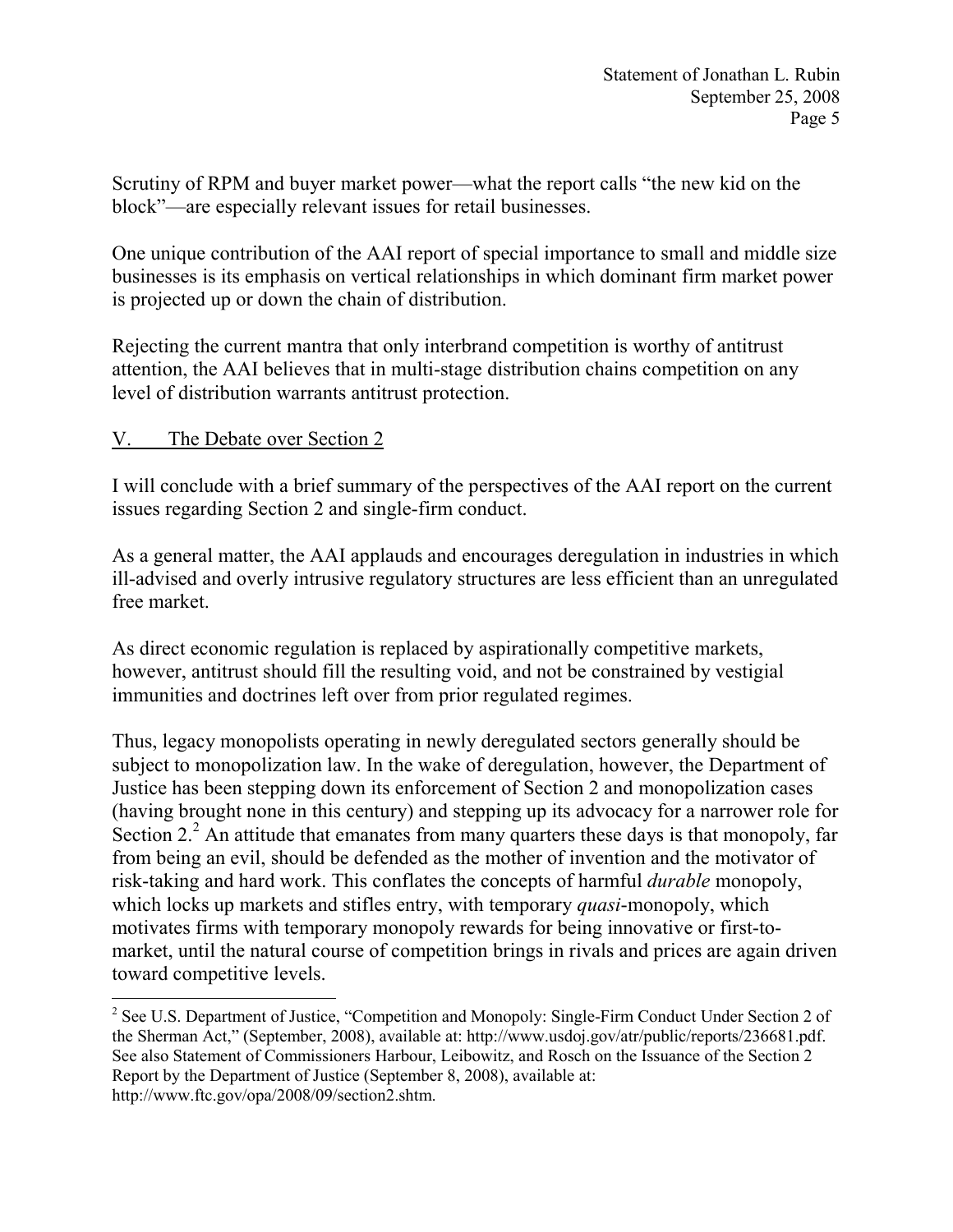In its current posture, $3 \text{ U.S.}$  competition law grants broad freedom to private firms in matters of pricing, product development, and marketing. But, antitrust analysis today constrains itself by relying exclusively on effects based analysis and regarding economic efficiency as its sole legitimate goal, while other putative goals for antitrust policy, such as promoting egalitarian, distributional, or small-business values, are rejected. Under current Section 2 enforcement norms, enforcers stay out of firms' way, and presuppose that in time markets will self-correct, ultimately even ameliorating anticompetitive effects of exclusionary conduct by dominant firms (thereby rendering so-called false positives inherently more costly than false negatives).

Current policy also inhibits itself by taking a dim view of the institutional capacities of the competition authorities, courts, and juries, and regards the demands of administering complicated antitrust rules as overly costly for both institutions and private parties, particularly where intervention is improvidently initiated.

In the view of the AAI Transition Report, the current view worries too much about intervening incorrectly (risking a false positive) and not enough about failing to intervene when necessary (risking a false negative). Antitrust is about prediction, and predictions will sometimes be proven incorrect. AAI sees no reason to suppose *a priori* that false positives are inherently more injurious to an efficient economy than are false negatives.

Finally, current antitrust doctrine is unabashed in its distain for the capabilities of agencies, courts, and lay juries to resolve antitrust disputes correctly, and expansive in its estimation of the costs of administering the resolution of such disputes. AAI believes that this lack of confidence in courts and juries is not justified. Limiting access to the courthouse often disadvantages private antitrust plaintiffs, who are frequently small and medium sized businesses.

In short, current antitrust policy leads to a noninterventionist standard of dominant firm exclusionary conduct that the AAI rejects.

The AAI believes that viewing single-firm issues exclusively through the lens of neoclassical price theory and assessing competitive injury solely in terms of its effect on price or quantity imposes artificial limitations on the scope of the antitrust enterprise. Consumer choice, variety, diversity, quality, convenience, and innovation are all also

 $\overline{a}$ <sup>3</sup> See Statement of Federal Trade Commission Chairman William E. Kovacic, "Modern U.S. Competition Law and the Treatment of Dominant Firms: Comments on the Department of Justice and Federal Trade Commission Proceedings Relating to Section 2 of the Sherman Act," (Sept. 8, 2008), available at: http://www.ftc.gov/opa/2008/09/section2.shtm.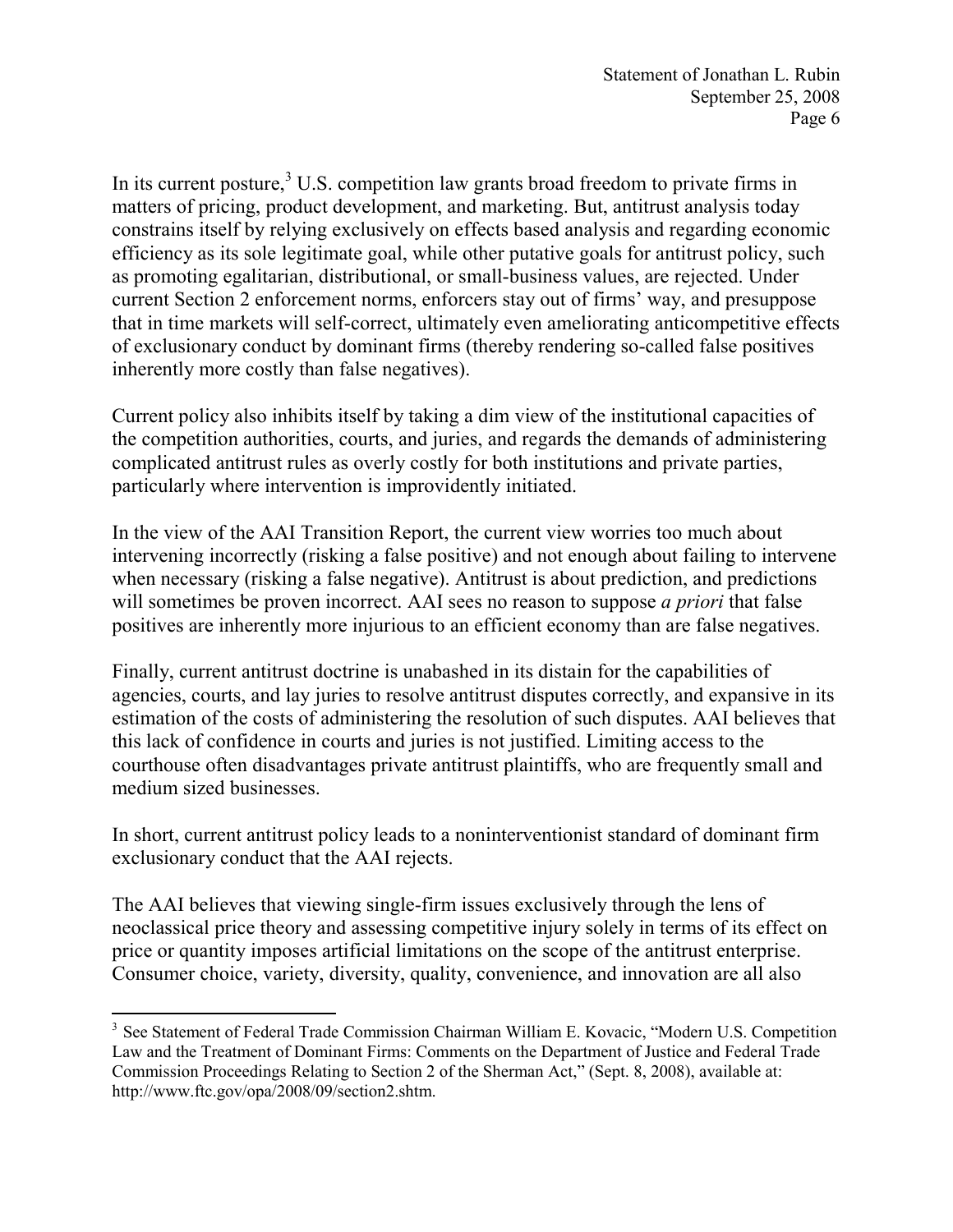legitimate values worthy of protection in the defense of competition by the operation of the antitrust laws.

The AAI also advocates a consumer surplus standard, which, in contrast to the aggregate welfare standard advocated by many adherents of the Chicago School, requires some positive economic benefit for consumers before welfare may fairly be said to be improved, in addition to the enhancement of allocative efficiency gained by eliminating or reducing monopoly dead-weight loss.

Although the AAI believes in the resourcefulness of private enterprise and the tendency of markets to approach a competitive equilibrium, market failures do arise, and this is sometimes the result of dominant firms engaging in strategies that maintain monopoly. The antitrust tool to address durable monopoly acquired or maintained by improper means—Section 2—is available, but it needs to be sharpened and put back into service.

As a case-by-case form of regulation charged not with promoting competition but with eliminating impediments to it, antitrust exerts an indirect influence on business conduct even where no action is taken. The mere threat of antitrust liability deters anticompetitive conduct. And when litigation does arise, AAI believes that courts and juries take their responsibilities to resolve antitrust cases seriously and that juries in particular bring considerable wisdom to resolving even complex business disputes.

## VI. Conclusion

The AAI report sees the 2008 political transition as an opportunity to reassess the present posture of antitrust policy and to make adjustments to it. Many of the issues in the 2008 election boil down to values promoted by the antitrust laws: maintaining fair competition, ensuring equal opportunity for all Americans, and stimulating economic growth at home and competitiveness abroad.

No matter which party will control Congress or who the President will be, the AAI's advice to the next administration is the same:

Antitrust analysis should be brought more in line with a broader body of modern economic knowledge beyond the narrow application of neoclassical price theory and made better equipped to deal with the realities of markets in a new, digital and globalized millennium;